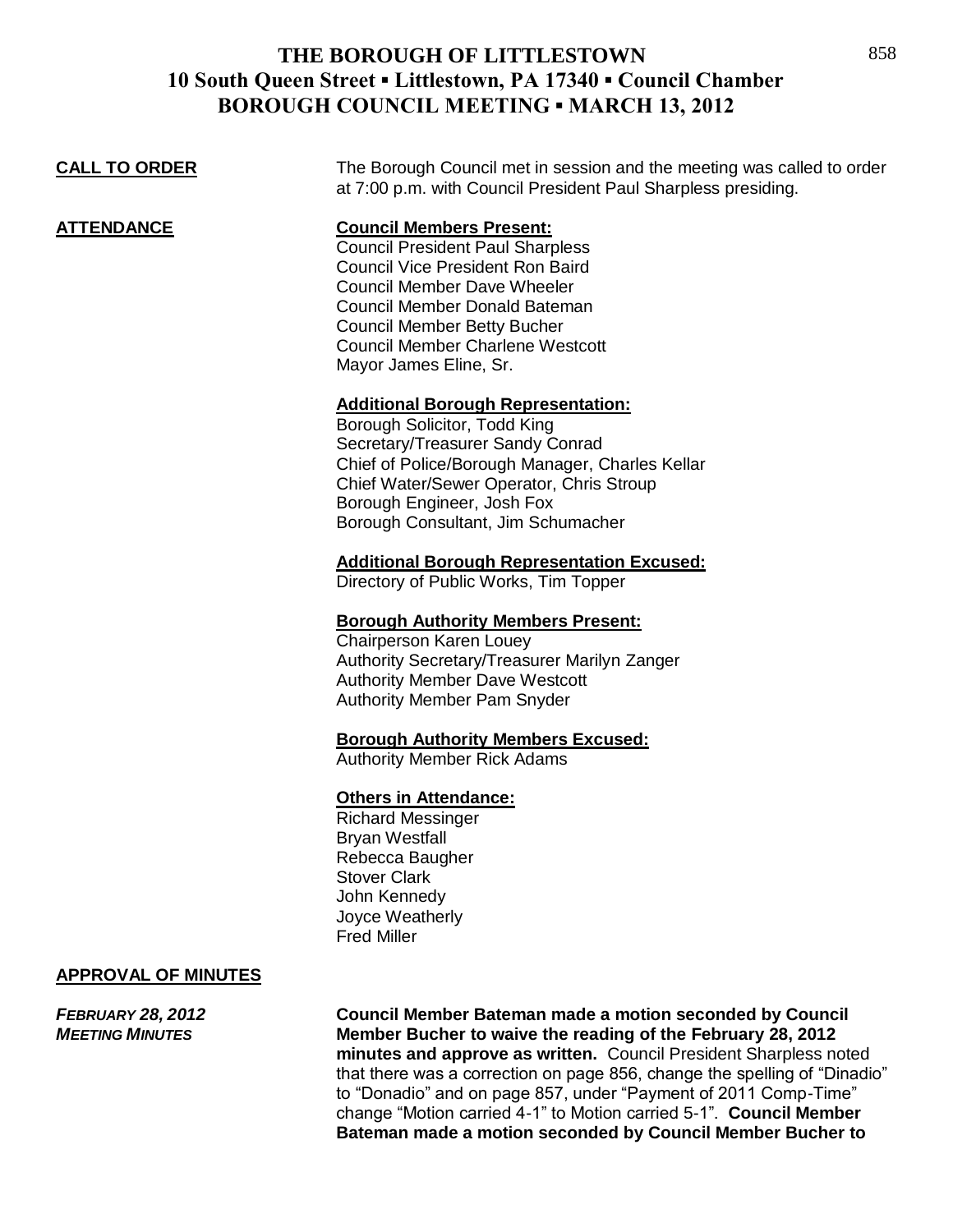| waive the reading of the February 28, 2012 minutes and to approve |  |
|-------------------------------------------------------------------|--|
| with the following corrections:                                   |  |

- **on page 856, change the spelling of "Dinadio" to "Donadio"**
- **on page 857, under "Payment of 2011 Comp-Time" change "Motion carried 4-1" to Motion carried 5-1"**

**Motion carried unanimously. Council Member Bateman made a motion seconded by Council Member Bucher, to waive the reading of the February 28, 2012 minutes and approve as written.** 

**APPROVAL AND Council Member Bateman made a motion seconded by Council Member Bucher to approve the accounts payable for the General, Pool, Water and Sewer Funds from February 22, 2012 through March 8, 2012 in the amount of \$35,246.63. Motion carried unanimously.** 

> **Council Member Bateman made a motion seconded by Council Member Bucher to approve the payroll form February 22, 2012 through March 8, 2012 in the amount of \$39,217.30. Motion carried unanimously.**

### **NEW BUSINESS**

**OLD BUSINESS**

*HIRE SHANNON CHILDS* **Council Member Bucher made a motion seconded by Council**  *PART-TIME ASSISTANT CLERK* **Member Bateman to hire Shannon Childs at a starting of \$10.00/hr and \$10.50/hr after three months probation. Motion carried unanimously.**

*AT&T PROSPOSAL (BUY OUT)* Borough Solicitor, Todd King informed Council that the Borough could not sell any of the land that was part of the Community Park, therefore the proposal offered by AT&T, which was to offer a buyout option to the Borough. This buyout option would eliminate the monthly rent payments that the Borough receives. Council concurred that the best option at this time was to finish out the last 2 years of the 5 year lease agreement and then negotiate at that time as to whether a buyout option is possible without the selling of the land or to lease for another 5 years. Borough Manager, Kellar was directed to call AT&T to inform them of Council's decision.

**RECESS** Council President Sharpless recessed the meeting of Council at 7:15pm to allow the Borough Authority to go into session.

**BOROUGH AUTHORITY** The meeting of the Littlestown Borough Authority was call to order at 7:15pm with Authority Chairperson, Karen Louey presiding.

*CHAPTER 94 REPORT* **Authority Member Westcott made a motion seconded by Authority Member Snyder to approve the Chapter 94 Report and to authorize the Chief Water/Sewer Operator, Chris Stroup to sign the report. Motion carried unanimously.**

859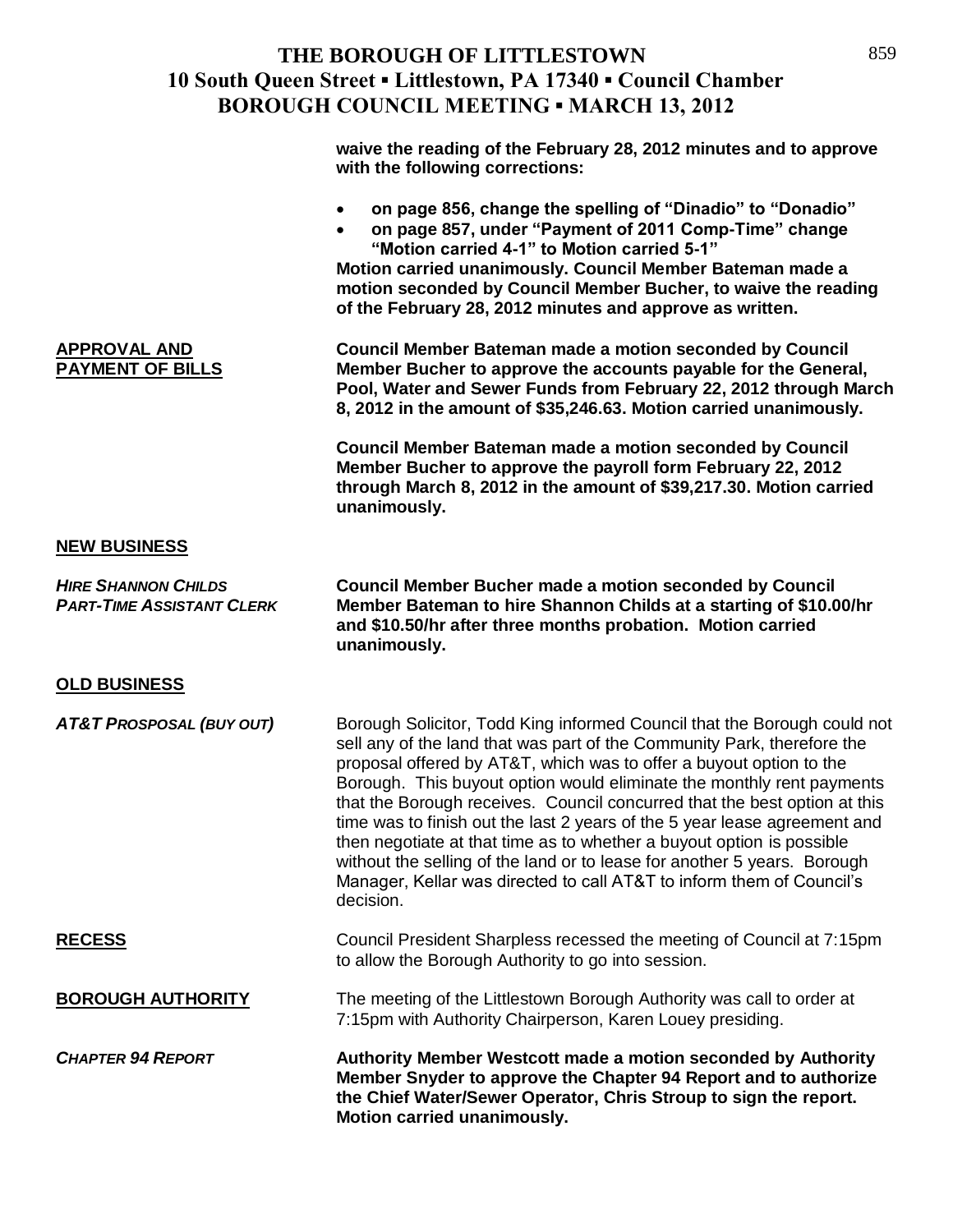| <b>SANDUSKY LEE EXEMPTION</b>                              | Authority Member Westcott made a motion seconded by Authority<br>Member Snyder to accept the planning module exemption for<br>Sandusky Lee. Authority Chairperson Louey stated that this was a non-<br>agenda item and asked for public comments. Motion carried<br>unanimously.                                                                                                                                               |
|------------------------------------------------------------|--------------------------------------------------------------------------------------------------------------------------------------------------------------------------------------------------------------------------------------------------------------------------------------------------------------------------------------------------------------------------------------------------------------------------------|
| <b>DISPOSAL OF THE ALUM TANK</b><br><b>LIQUIDS AT WWTP</b> | Authority Member Westcott made a motion seconded by Authority<br>Member Snyder to approve the removal of the alum tank liquids at<br>the Waste Water Treatment Plant at a cost not to exceed \$7000,<br>contingent upon approval of solicitor that no other quotes are<br>necessary. Authority Chairperson, Louey stated that this was a non-<br>agenda item and asked for public comments. Motion carried<br>unanimously.     |
| <b>ADJOURN</b>                                             | Authority Member Westcott made a motion seconded by Authority<br>Member Snyder to adjourn the meeting of the Littlestown Borough<br>Authority. Motion carried unanimously.                                                                                                                                                                                                                                                     |
|                                                            | The meeting of the Littlestown Borough Authority was adjourned at<br>7:20pm.                                                                                                                                                                                                                                                                                                                                                   |
| <b>RECONVENE</b>                                           | Council President Sharpless reconvened the meeting of the Littlestown<br>Borough Council at 7:20pm.                                                                                                                                                                                                                                                                                                                            |
| <b>NEW BUSINESS (cont'd)</b>                               |                                                                                                                                                                                                                                                                                                                                                                                                                                |
| <b>CHAPTER 94 REPORT</b>                                   | <b>Council Member Bateman made a motion seconded by Council</b><br>Member Bucher to approve the Chapter 94 Report and to authorize<br>the Chief Water/Sewer Operator, Chris Stroup to sign the report.<br><b>Motion carried unanimously.</b>                                                                                                                                                                                   |
| <b>SANDUSKY LEE EXEMPTION</b>                              | <b>Council Member Bateman made a motion seconded by Council</b><br>Member Bucher to accept the planning module exemption for<br>Sandusky Lee. Council President Sharpless stated that this was a non-<br>agenda item and asked for public comments. Motion carried<br>unanimously.                                                                                                                                             |
| <b>DISPOSAL OF THE ALUM TANK</b><br><b>LIQUIDS AT WWTP</b> | <b>Council Member Bateman made a motion seconded by Authority</b><br>Member Westcott to approve the removal of the alum tank liquids at<br>the Wastewater Treatment Plant at a cost not to exceed \$7000,<br>contingent upon approval of solicitor that no other quotes are<br>necessary. Council President Sharpless stated that this was a non-<br>agenda item and asked for public comments. Motion carried<br>unanimously. |
| <b>REPORTS</b>                                             |                                                                                                                                                                                                                                                                                                                                                                                                                                |
| <b>Mayor</b>                                               | Mayor, James Eline, Sr. informed Council that he had nothing to report.                                                                                                                                                                                                                                                                                                                                                        |
| <b>Chief of Police</b>                                     | Chief of Police, Charles Kellar informed Council of the following:<br>The Smoke Shop is closed. There was a raid and five locations<br>which included the Littlestown location                                                                                                                                                                                                                                                 |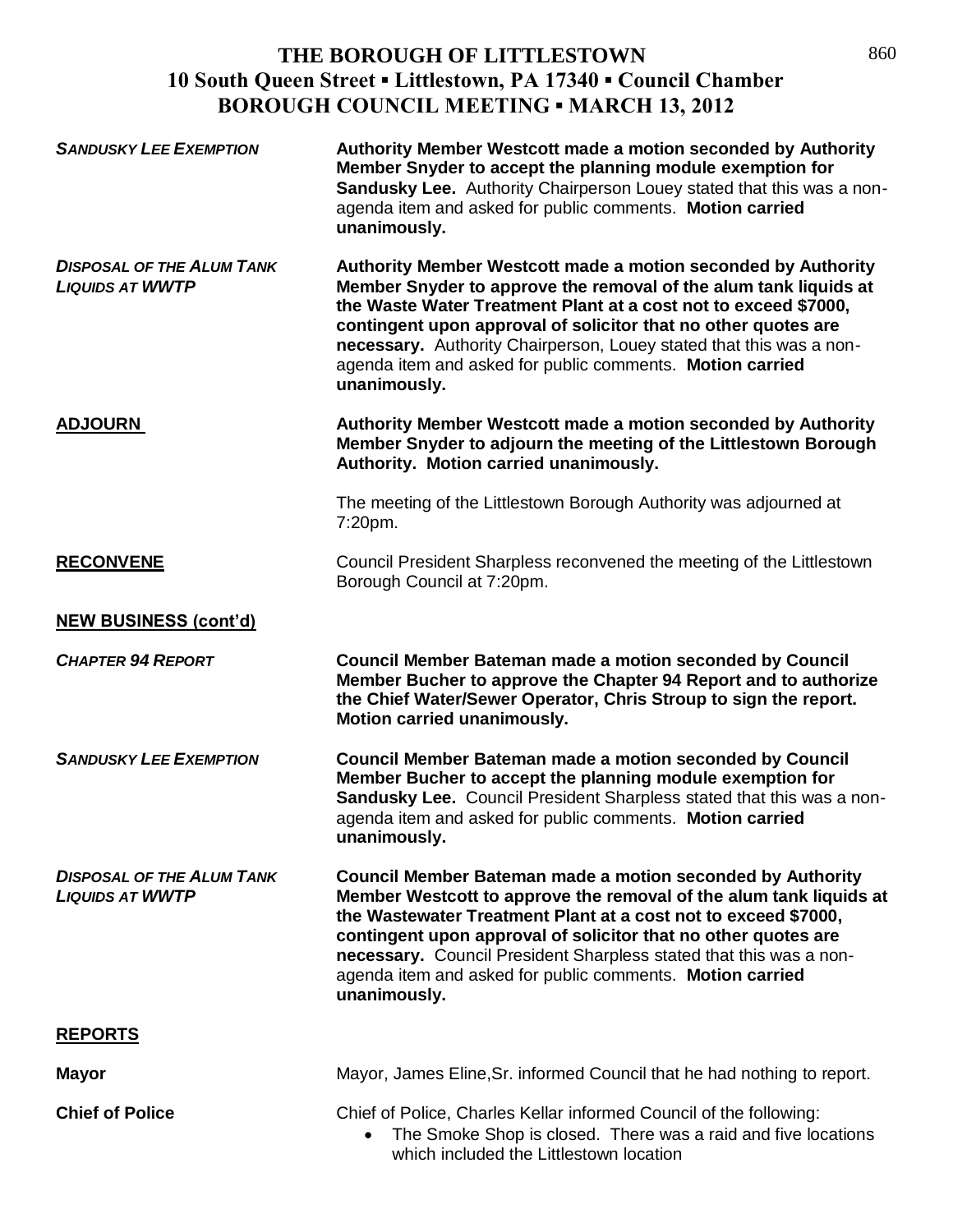|                                 | The negotiation of the Police Union Contract will be started shortly<br>$\bullet$<br>April 28 <sup>th</sup> is the target date for the Drug Take Back. It will be held<br>at the Alpha Fire Company back parking lot                                                                                                                                                                                                                                                                                                                                                                                                                                                                                                                                                                                                                                                                                                                                                                                                                                                                                                                       |
|---------------------------------|--------------------------------------------------------------------------------------------------------------------------------------------------------------------------------------------------------------------------------------------------------------------------------------------------------------------------------------------------------------------------------------------------------------------------------------------------------------------------------------------------------------------------------------------------------------------------------------------------------------------------------------------------------------------------------------------------------------------------------------------------------------------------------------------------------------------------------------------------------------------------------------------------------------------------------------------------------------------------------------------------------------------------------------------------------------------------------------------------------------------------------------------|
| <b>Borough Manager</b>          | Borough Manager, Charles Kellar informed Council of the following:<br>Temporary approval for the partial operation permit of the St.<br>John's Well, which is schedule to start March 14, 2012<br>A lift pump went bad and the repairs could cost up to \$6,000,<br>which includes rebuilding of main controls.                                                                                                                                                                                                                                                                                                                                                                                                                                                                                                                                                                                                                                                                                                                                                                                                                            |
| <b>Director of Public Works</b> | Council President Sharpless stated that the Director of Public Works had<br>been excused from the meeting this evening however a report had been<br>submitted to Council.                                                                                                                                                                                                                                                                                                                                                                                                                                                                                                                                                                                                                                                                                                                                                                                                                                                                                                                                                                  |
| <b>Borough Clerk</b>            | Borough Clerk, Rebecca Baugher informed Council that she had nothing<br>to report.                                                                                                                                                                                                                                                                                                                                                                                                                                                                                                                                                                                                                                                                                                                                                                                                                                                                                                                                                                                                                                                         |
| <b>Borough Solicitor</b>        | Borough Solicitor, Todd King informed Council of the following:<br>The deed for the Donadio's and the deed for the Borough were<br>pulled and the deed for the Donadio's do not show any right-a-way<br>or an easement, so the if there is one that exists then the<br>Donadio's will have to produce the document showing otherwise<br>Solicitor Bob Campbell is handling ProPlant Avenue. Adjoining<br>$\bullet$<br>property owners are being contact via mail regarding their interest<br>in signing quit claim deeds to the Borough                                                                                                                                                                                                                                                                                                                                                                                                                                                                                                                                                                                                    |
| <b>Borough Engineer</b>         | Borough Engineer, Josh Fox informed Council of the following:<br><b>Contract 11-1 - Water System Improvements</b><br>The contractors continues to work at EP 107 which includes<br>$\bullet$<br>installation of the louvers and replacement of the doors<br>The start up of EP 10 was successfully completed on March 2,<br>2012<br>Start up and testing of EP 102 was successfully completed on<br>March 8, 2012<br>Contract 11-4 - Lumber Street Utility & Roadway Improvements<br>• Work continues on-site with the installation of the sanitary sewer<br>mains, manholes, and lateral reconnections<br><b>Wastewater Treatment Plant Upgrade</b><br>Exhibits have been provided to complete the quitclaim deed for<br>the proposed ProPlant Avenue<br>Park Projects Grant Application Assistance (C2P2)<br>A confirmation of assignment has been put together to provide the<br>Borough Staff and Financial Consultant with assistance in<br>preparing a C2P2 Grant Application, which includes a Community<br>Park Concept Sketch, Construction Cost Estimates and<br>Stormwater Management Narrative, at a fee not to exceed \$2,400 |
|                                 | <b>Council Member Westcott made a motion seconded by Council</b><br>Member Bateman to approve the Confirmation of Assignment                                                                                                                                                                                                                                                                                                                                                                                                                                                                                                                                                                                                                                                                                                                                                                                                                                                                                                                                                                                                               |

**prepared by HRG that provides the Borough Staff and Financial**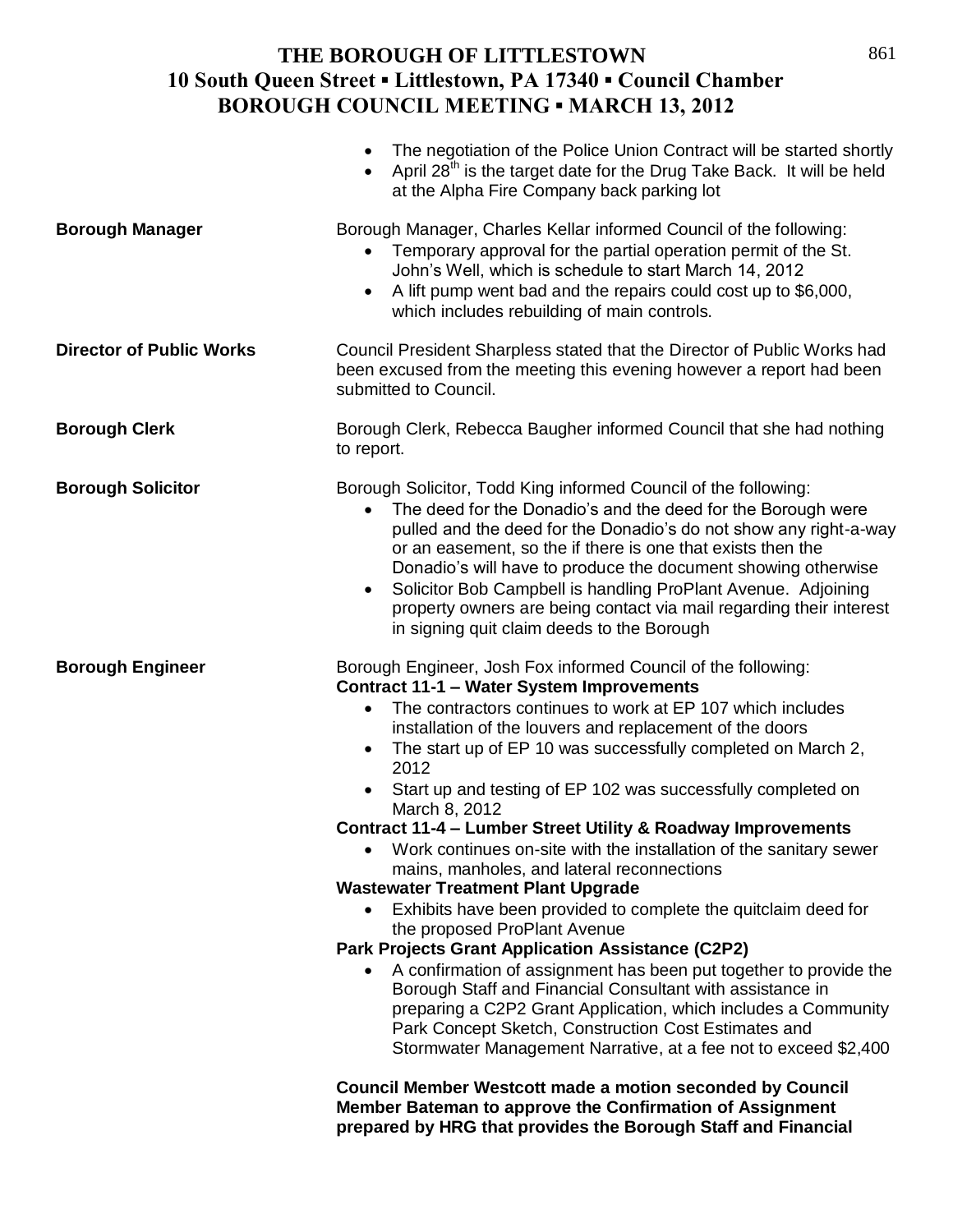### **Consultant with assistance in preparing a C2P2 Grant Application with a cost not to exceed \$2,400. Motion carried unanimously.**

**Borough Consultant** Borough Consultant, Jim Schumacher informed Council of the following:

- The parks projects grant application is about 30% complete
- March 27, 2012 Council will need to give authorization to submit final park application to DCNR
- March 29, 2012 deadline to submit application to DCNR
- A recommendation is being given that Adams County be given the primary administrative responsibility to implement the CDBG grant program

#### **REPORTS OF BOARD AND COMMISIONS**

### **STREETS AND TRANSPORTATION**

*RIDEN ALLEY* Committee Chairman, Bateman informed Council that the Committee wishes to put the idea of making Riden Alley a potential one way street until the completion of Lumber Street.

### **UTILITIES/INFLOW & INFILTRATION**

| <b>REQUEST FROM ZIMMERMAN</b><br><b>TO WAIVE PENALTY</b> | Committee Chairman, Wheeler informed Council that there was no action<br>to be taken because the bill had been paid in full.                                                                                                                                                                                                                                                                                                                                                                                                                                                                                                                                         |
|----------------------------------------------------------|----------------------------------------------------------------------------------------------------------------------------------------------------------------------------------------------------------------------------------------------------------------------------------------------------------------------------------------------------------------------------------------------------------------------------------------------------------------------------------------------------------------------------------------------------------------------------------------------------------------------------------------------------------------------|
| <b>WATER SHUT OFF ORDINANCE</b>                          | Council Chairman, Wheeler informed Council that there was a water shut<br>off ordinance that was adopted in 2008 and then shortly after it was<br>rescinded. The ordinance was rescinded because there were some<br>issues that the Borough could open themselves up to, so at this time the<br>Council will have to decide as to whether or not they wish to re-enact the<br>ordinance or continue to do as we have been. The Committee feels that<br>there is a way to shut water off that would cover the issues. Council<br>asked the Committee to look into other townships and boroughs that shut<br>water off to see how they overcome the issues of concern. |
| <b>MONTHLY WATER/SEWER BILLING</b>                       | Council Chairman, Wheeler informed Council that there is no update at<br>this time.                                                                                                                                                                                                                                                                                                                                                                                                                                                                                                                                                                                  |
| <b>ACT 32 TAX COLLECTION</b>                             | Council Member, Wheeler informed Council that the re-organization<br>meeting was completed and the YATB Executive Committee is looking to<br>move the Adams County Office.                                                                                                                                                                                                                                                                                                                                                                                                                                                                                           |
| YORK ADAMS TAX BUREAU                                    | There will be a meeting on April 30, 2012.                                                                                                                                                                                                                                                                                                                                                                                                                                                                                                                                                                                                                           |
| <b>COUNCIL OF GOVERNEMENTS</b>                           | There will be a meeting on May 24, 2012 to give a legislative update.<br>Council Member, Wheeler informed the public and Council that all of the<br>meetings are open to the public.                                                                                                                                                                                                                                                                                                                                                                                                                                                                                 |
| <b>PUBLIC COMMENTS</b>                                   | Joyce Weatherly had a concern regarding smoking in the Tot Lot. She<br>feels that inside the Tot Lot should not be a place for smoking. Borough                                                                                                                                                                                                                                                                                                                                                                                                                                                                                                                      |